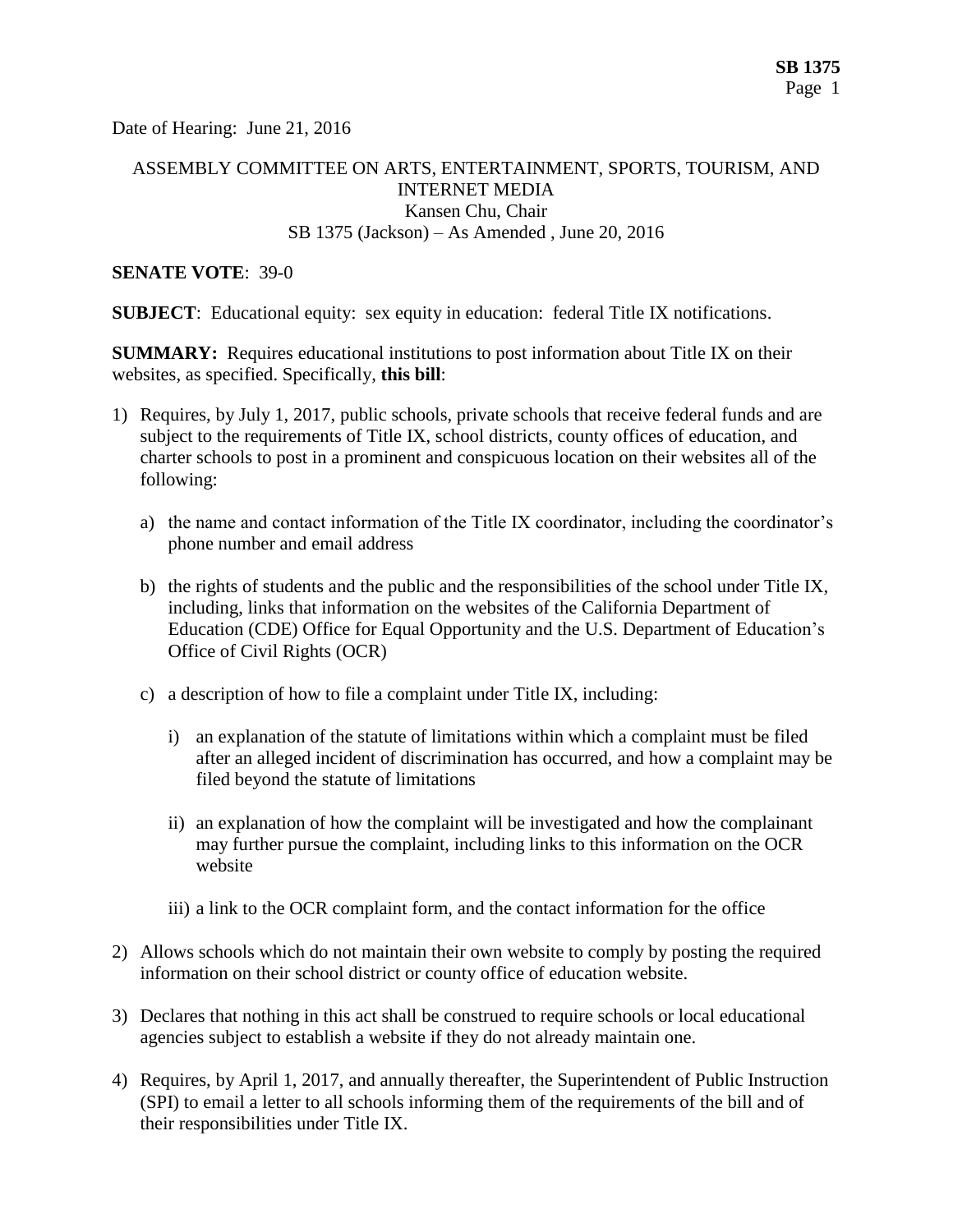### **EXISTING FEDERAL LAW**:

- 1) Provides that, in part, "no person in the United States shall, on the basis of sex, be excluded from participation in, be denied the benefits of, or be subjected to discrimination under any educational program of activity receiving Federal financial assistance." Enforcement of compliance is initiated upon the filing of a complaint alleging a violation of Title IX.
- 2) Requires each school district and county office of education, or a local public or private agency that receives funding from the state or federal government, to designate a person to serve as the Title IX compliance coordinator to enforce compliance at the local level, including coordinating any complaints of non-compliance. (Title IX of the Education Amendments of 1972 to the 1964 Civil Rights Act)

### **EXISTING STATE LAW**:

- 1) Requires the California Department of Education (CDE) to post on its website, in both English and Spanish, and at a reading level that may be comprehended by students in high school, the information set forth in the federal regulations implementing Title IX. (Education Code § 221.6)
- 2) Establishes a list of rights which are based on the relevant provisions of Title IX, and authorizes the CDE to use this list to meet the posting requirement described above. Statutes provide that students have the right to:
	- a) Fair and equitable treatment and you shall not be discriminated against based on your sex.
	- b) Be provided with an equitable opportunity to participate in all academic extracurricular activities, including athletics.
	- c) Inquire of the athletic director of your school as to the athletic opportunities offered by the school.
	- d) Apply for athletic scholarships.
	- e) Receive equitable treatment and benefits in the provision of all of the following:
		- i) Equipment and supplies.
		- ii) Scheduling of games and practices.
		- iii) Transportation and daily allowances.
		- iv) Access to tutoring.
		- v) Coaching.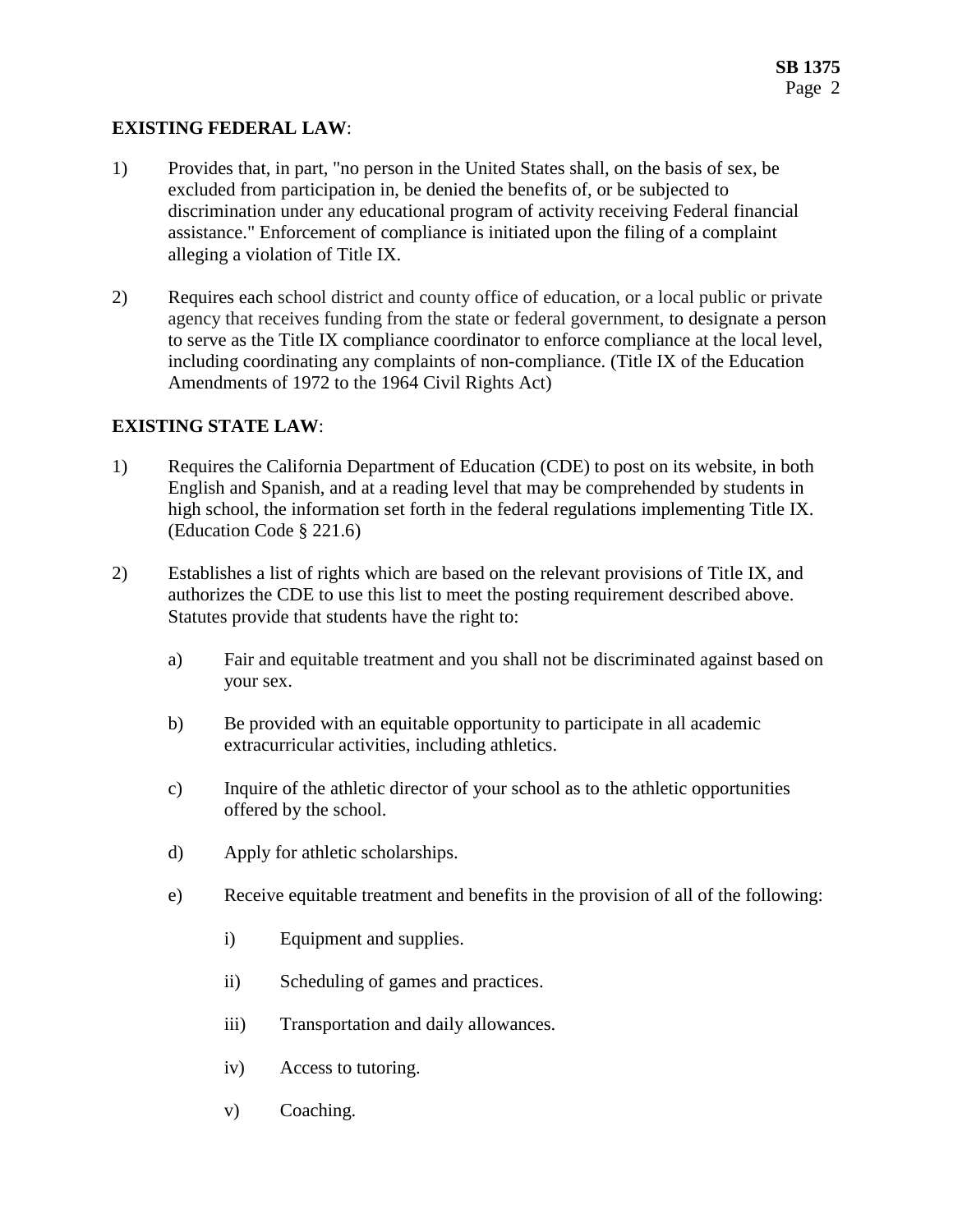- vi) Locker rooms.
- vii) Practice and competitive facilities.
- viii) Medical and training facilities and services.
- ix) Publicity.
- f) Have access to a gender equity coordinator to answer questions regarding gender equity laws.
- g) Contact the California Department of Education (CDE) and the California Interscholastic Federation to access information on gender equity laws.
- h) File a confidential discrimination complaint with the United States Office of Civil rights or the CDE if you believe you have been discriminated against or if you believe you have received unequal treatment on the basis of your sex.
- i) Pursue civil remedies if you have been discriminated against.
- j) Be protected against retaliation if you file a discrimination complaint. (EC § 221.8)
- 3) Requires each public school that offers competitive athletics to publicly make available, beginning with the 2015-16 school year and annually thereafter, information specific to athletic participation. Schools are to use a three-prong test to determine if athletic interests of both sexes have been accommodated. These provisions are known as the Sex Equity in Education Act. (EC § 221.5 - 231.5)

Requires each educational institution in California (K-12 and postsecondary education) to have a written policy on sexual harassment, and requires schools to display the policy in a prominent location in the main administrative building or other area of the campus or school site, be provided as part of any orientation program for new students, provided to each faculty member, administrative staff and support staff, and appear in any publication of the school that sets forth the rules, regulations, procedures and standards of conduct. (EC § 231.5 and § 66281.5)

**FISCAL EFFECT**: According to the Senate Appropriations Committee:

- Mandate costs: One-time costs potentially in the hundreds of thousands may be incurred to the extent schools and local educational agencies claim reimbursement for costs to make the Title IX information available on their websites. (Proposition 98)
- CDE cites minimal costs to develop and send the letter as required by this bill.

## **COMMENTS**:

*1) Author and supporters statement of need for legislation: 44 years after its adoption Title IX awareness and compliance remains low.* According to the author, "On January 20, 2015 the Senate Judiciary Committee held an informational hearing entitled 'Attaining Equal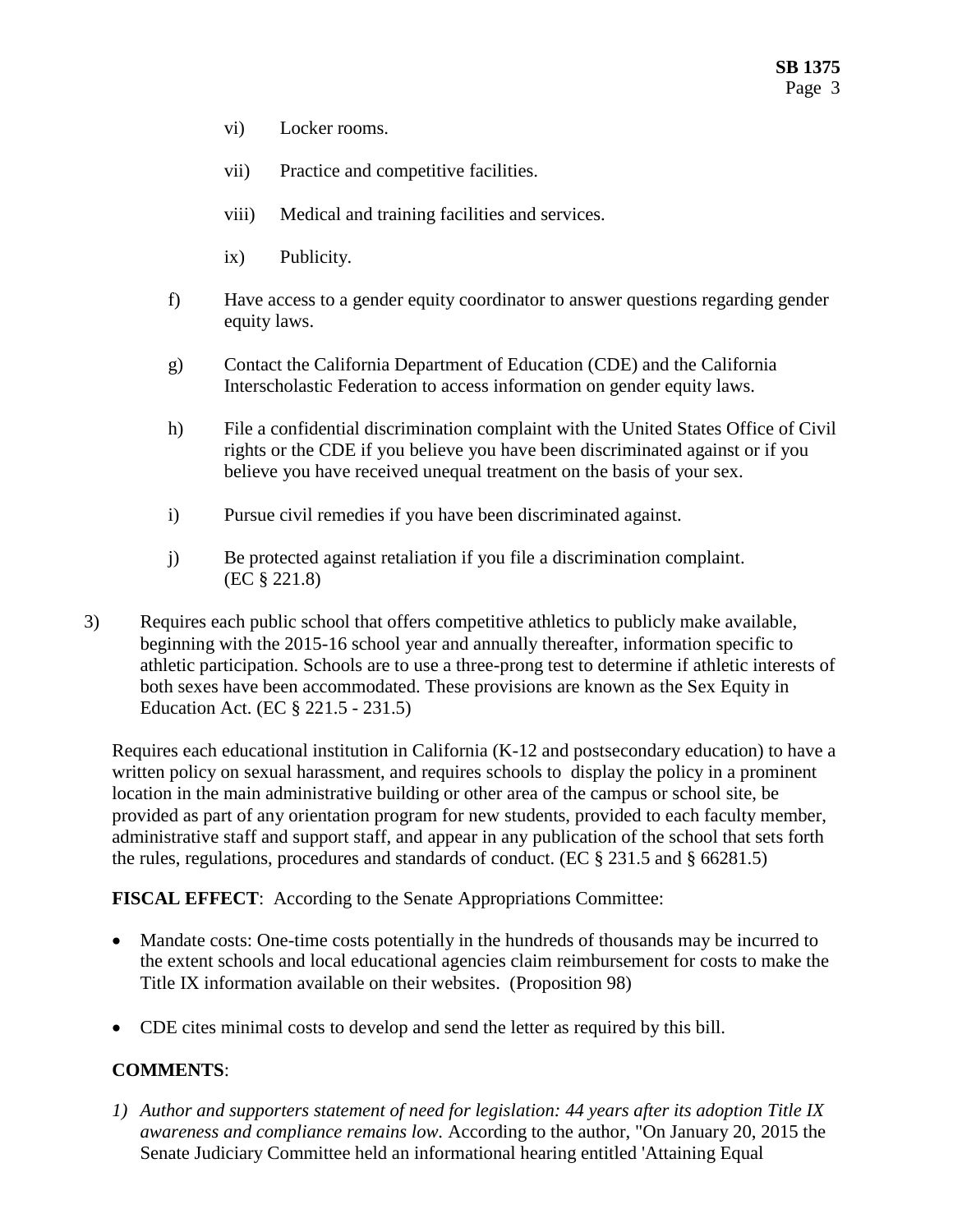Opportunity for Girls in California's Secondary Schools: How our Schools are Complying with Title IX.' During the hearing the committee heard from the United States Department of Education's Office for Civil Rights (OCR), which enforces Title IX compliance, and the California Department of Education (CDE). According to testimony provided by both the OCR and CDE, school districts are often unaware that Title IX requires them to:

- Appoint a Title IX coordinator at both the district and school level who is responsible for coordinating the school and school district's Title IX compliance, and that the coordinator should not have other responsibilities that create a conflict of interest with his or her role as coordinator.
- Adopt and publish rules and procedures on how to receive, investigate, and respond to a complaint filed under Title IX.
- Notify all students, their families, and staff of their rights under Title IX.

"This lack of awareness can be seen in common day interpretations of Title IX. Whereas many people typically correlate Title IX with gender equity in interscholastic athletics, many are unaware that Title IX forbids discrimination on the basis of sex in any federally funded education program or activity. This includes protections against gender bias, gender-based harassment, sexual harassment, and sexual violence.

"Although the CDE states on its website that 'many school districts now have a Title IX coordinator,' schools remain unaware of the consequences with being noncompliant with Title IX. This can result in the school district being held legally responsible if it becomes aware of or does not address, either through lack of response or lack of awareness of a complaint or violation of Title IX."

Legal Aid Society-Employment Law Center, Fair Play for Girls in Sports Project, sponsor of SB 1375, share the following in support, "Since we began working on Title IX matters, over a decade ago, our staff members have encountered many students and families unable to fully address gender discrimination issues, due to a lack of clarity as to how the Title IX coordinator should be reached and how complaints should be pursued. In fact, many of our *Fair Play* cases have resulted in schools adding more detailed complaint processes and coordinator contact information on their web sites and in parent/guardian handbook materials. Simply put, Title IX-related information needs to be more clearly communicated and more accessible in school communities."

The author concludes, "SB 1375 can help to bridge the gap between awareness and lack of compliance by providing a simple yet effective way of ensuring districts uphold their responsibilities under Title IX. By posting fundamental information about Title IX and how students, their parents and the public can be made aware of their rights, it can be an effective yet modest approach to helping address this lack of awareness and understanding of Title IX. Rather than pursuing legislation to require direct oversight, which could prove costly and difficult to achieve legislative success, this bill would provide a cost effective and easily attainable way for school administrators, teachers and staff to help ensure that our public schools are compliant with Title IX and are providing an equitable and gender discrimination free learning environment."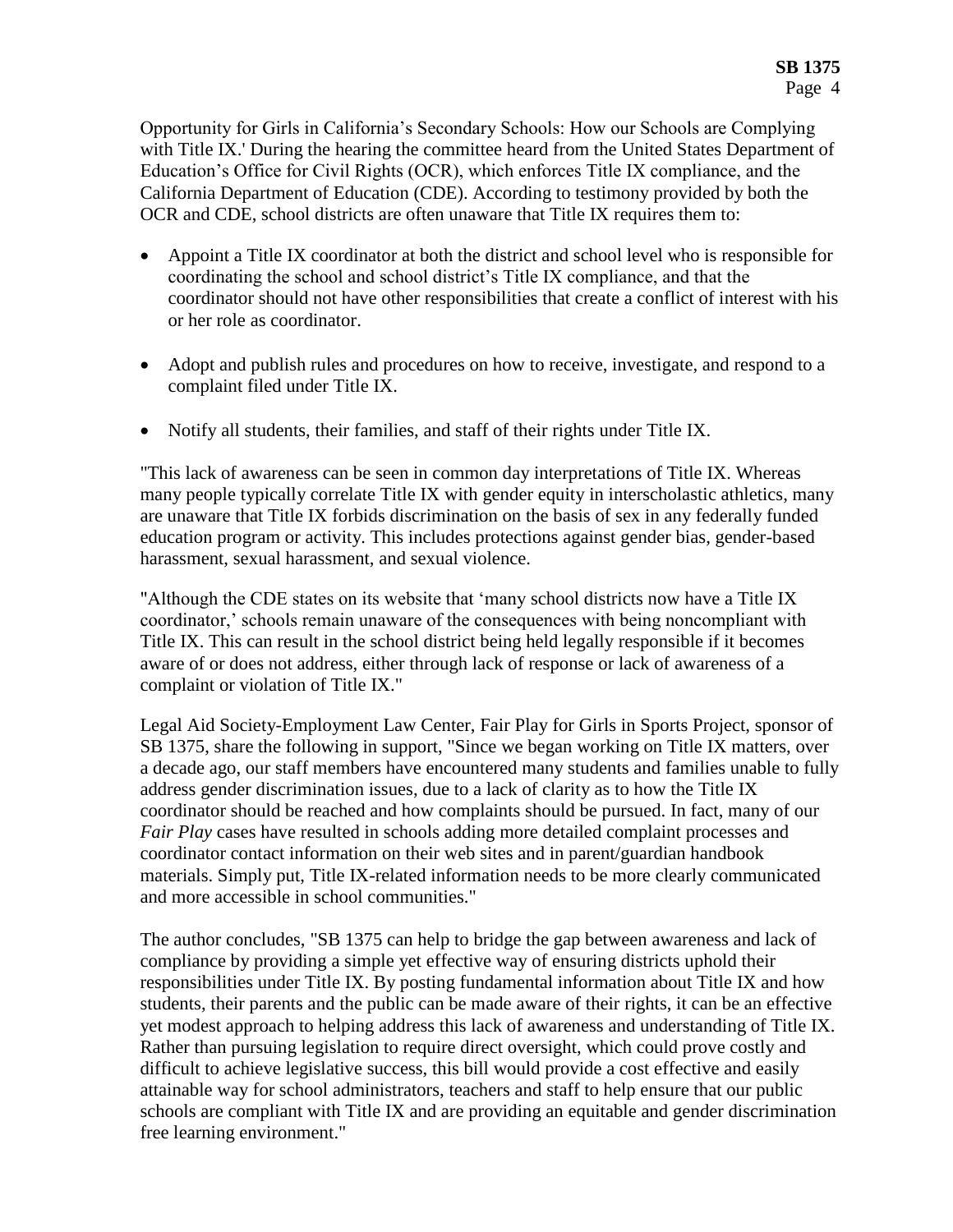- 2) *Background: Title IX notifications under existing law and regulations*.
	- a) *Existing posting requirements.* Current state law requires the CDE to post on its website the information set forth in the federal regulations implementing Title IX. There is no requirement in current law to post information about Title IX, or the contact information for the Title IX coordinator, on school campuses or on websites of school districts.
	- b) *2015 OCR guidance supports putting Title IX information on websites.* In an April, 2015 "Dear Colleague" letter, the OCR reaffirmed schools' obligation to make Title IX information visible in the community. It stated:

"The Title IX coordinator's contact information must be widely distributed and should be easily found *on the recipient's website* and in various publications…OCR encourages recipients to *create a page on the recipient's website* that includes the name and contact information of its Title IX coordinator(s), relevant Title IX policies and grievance procedures, and other resources related to Title IX compliance and gender equity. A link to this page should be prominently displayed on the recipient's homepage." (emphasis added)

As noted by the Education Committee analysis, this bill's requirement to post information on school and district websites is consistent with the recommendations in this recent federal guidance.

- 3) *Prior related legislation*.
	- a) AB 1538 (Calderon), Chapter 43, Statutes of 2015, updated the "Athletes' Bill of Rights" (which requires the State Department of Education to post information set forth in the federal regulations implementing Title IX on its Internet Web site), by moving its provisions to within the Sex Equity in Education Act, which declares the policy of the state that elementary and secondary school classes be conducted without regard to the sex of the pupil enrolled and incorporates federal Title IX into state law.
	- b) SB 429 (Jackson), of 2015, would have required the Superintendent of Public Instruction to designate a county office of education to create an instructional video on Title IX compliance and a Title IX students' rights video. SB 429 was held on the Senate Appropriations Committee's suspense file.
	- c) AB 2512 (Bonilla), of 2014, would have authorized, beginning January 1, 2018, school districts and county offices of education to include information relative to compliance with Title IX gender equity in the "school climate" category of local control and accountability plans. AB 2512 was vetoed by the Governor, whose message read:

I appreciate the author's concerns but believe that the recently enacted Local Control Funding Formula should not now be subjected to a series of amendments. The law envisions that local communities fashion the plans that work best for them. State intervention in this process is premature.

d) SB 248 (Oropeza), of 2009, would have required school districts, the California Community Colleges (CCC), and the California State University (CSU) to post the list of